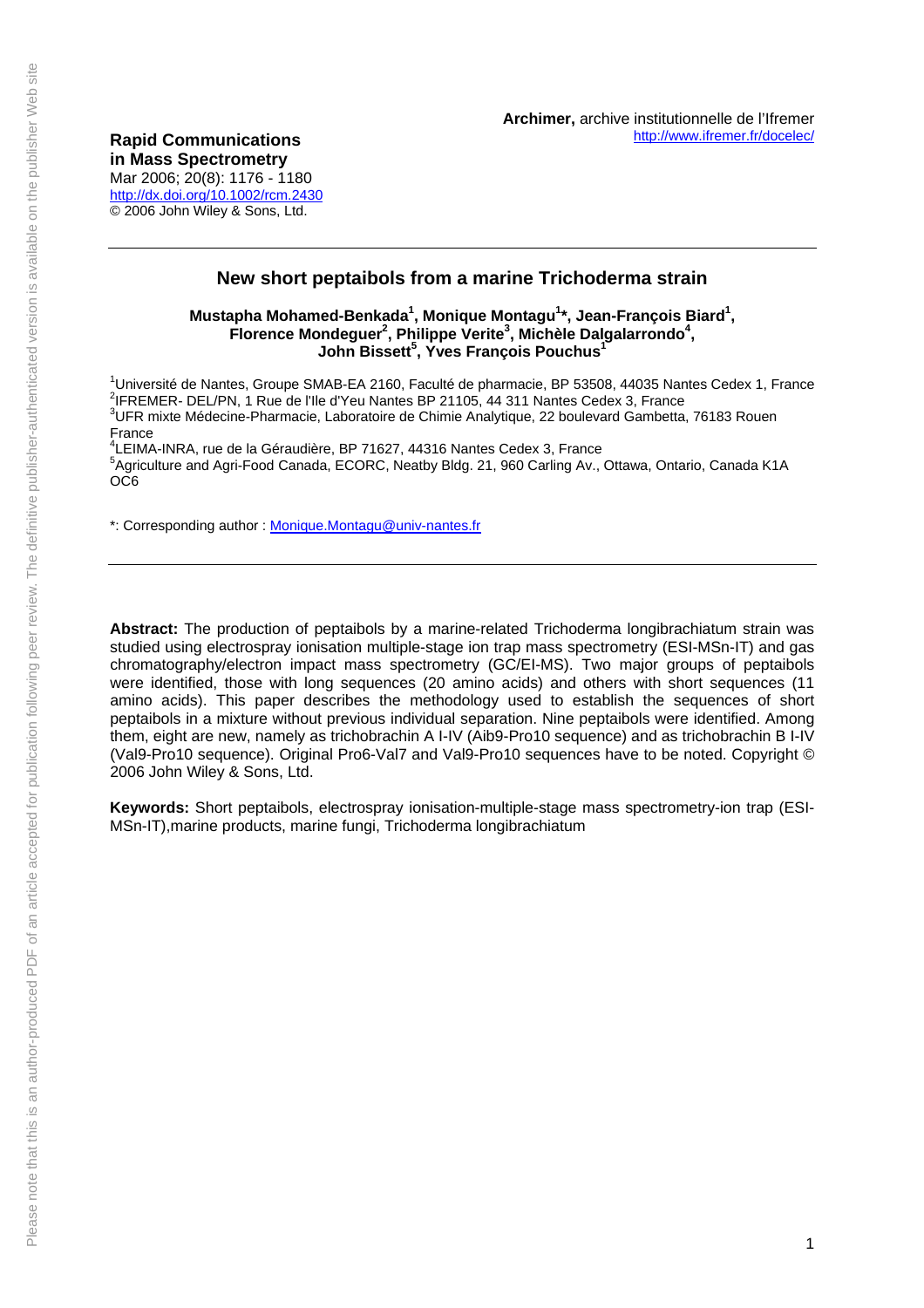## **New short peptaibols from a marine Trichoderma strain**

| Journal:                         | Rapid Communications in Mass Spectrometry                                                                                                             |  |  |  |  |  |  |  |
|----------------------------------|-------------------------------------------------------------------------------------------------------------------------------------------------------|--|--|--|--|--|--|--|
| Manuscript ID:                   | RCM-05-1071.R1                                                                                                                                        |  |  |  |  |  |  |  |
| Wiley - Manuscript type:         | Research Article                                                                                                                                      |  |  |  |  |  |  |  |
| Date Submitted by the<br>Author: | n/a                                                                                                                                                   |  |  |  |  |  |  |  |
| Complete List of Authors:        | MONTAGU, Monique; Université de Nantes, Groupe SMAB EA2160<br>Faculté de Pharmacie                                                                    |  |  |  |  |  |  |  |
| Keywords:                        | Short peptaibols, Trichoderma longibrachiatum, marine fungi,<br>marine products, electrospray ionisation-multiple-stage mass<br>spectrometry-ion trap |  |  |  |  |  |  |  |
|                                  |                                                                                                                                                       |  |  |  |  |  |  |  |
|                                  | powered by ScholarOne<br>Manuscript Central <sup>n</sup>                                                                                              |  |  |  |  |  |  |  |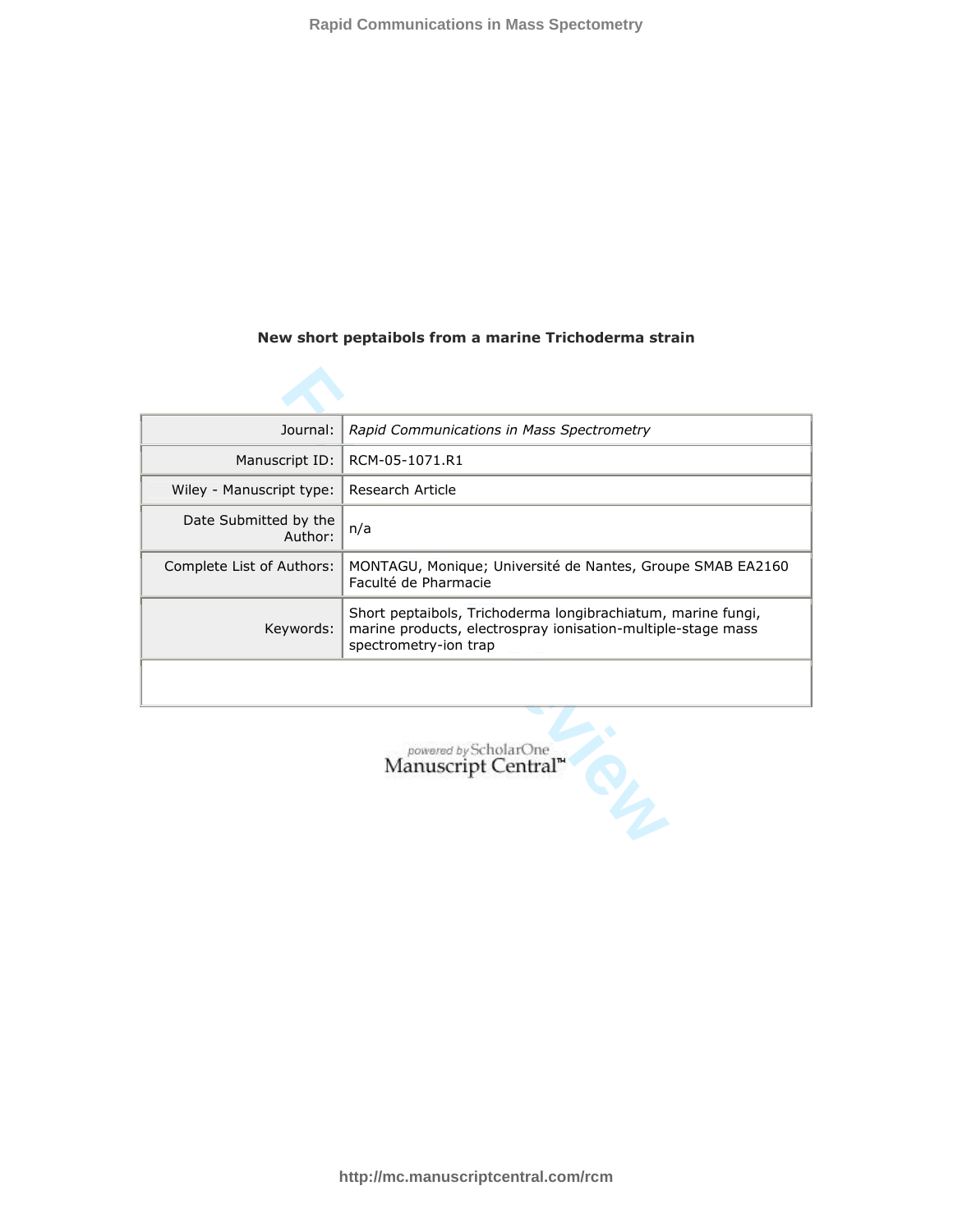$\overline{\phantom{a}}$  $\overline{2}$  $\overline{3}$  $\overline{4}$ 5 6  $\overline{7}$ 8  $\rm{O}$ 

| $\mathbf{1}$   | New short peptaibols from a marine Trichoderma strain                                                                                  |
|----------------|----------------------------------------------------------------------------------------------------------------------------------------|
| $\overline{2}$ |                                                                                                                                        |
| 3              |                                                                                                                                        |
| $\overline{4}$ | Mustapha MOHAMED-BENKADA <sup>1</sup> , Monique MONTAGU <sup>1*</sup> , Jean-François BIARD <sup>1</sup> , Florence                    |
| 5              | MONDEGUER <sup>2</sup> , Philippe VERITE <sup>3</sup> , Michèle DALGALARRONDO <sup>4</sup> , John BISSETT <sup>5</sup> , Yves François |
| 6              | POUCHUS <sup>1</sup>                                                                                                                   |
| 7              |                                                                                                                                        |
| 8              | 1– Université de Nantes - Groupe SMAB-EA 2160 - Faculté de pharmacie - BP 53508 - 44035 Nantes                                         |
| 9              | Cedex 1- France *tel.: +33 2-40-41-28-65, fax: +33 2-40-41-28-58,                                                                      |
| 10             | 2- IFREMER- DEL/ PN, 1, Rue de l'Ile d'Yeu Nantes B.P. 21105, 44 311 Nantes Cedex 3, France.                                           |
| 11             | 3- UFR mixte Médecine-Pharmacie, Laboratoire de Chimie Analytique, 22 boulevard Gambetta 76183                                         |
| 12             | Rouen France.                                                                                                                          |
| 13             | 4- LEIMA-INRA- rue de la Géraudière BP 71627 44316 Nantes Cedex 3 France.                                                              |
| 14             | 5- Agriculture and Agri-Food Canada, ECORC, Neatby Bldg. 21, 960 Carling Av., Ottawa, Ontario,                                         |
| 15             | Canada K1A OC6.                                                                                                                        |
| 16             |                                                                                                                                        |
| 17             |                                                                                                                                        |
| 18             | *Corresponding author: M. Montagu, Université de Nantes - Groupe SMAB-EA 2160 - Faculté de                                             |
| 19             | pharmacie - BP 53508 - 44035 Nantes Cedex 1, France                                                                                    |
| 20             | email: Monique.Montagu@univ-nantes.fr                                                                                                  |
| 21             | Tel: +33 2-40-41-28-65                                                                                                                 |
| 22             | TON<br>Fax: +33 2-40-41-28-58                                                                                                          |
| 23             |                                                                                                                                        |
|                |                                                                                                                                        |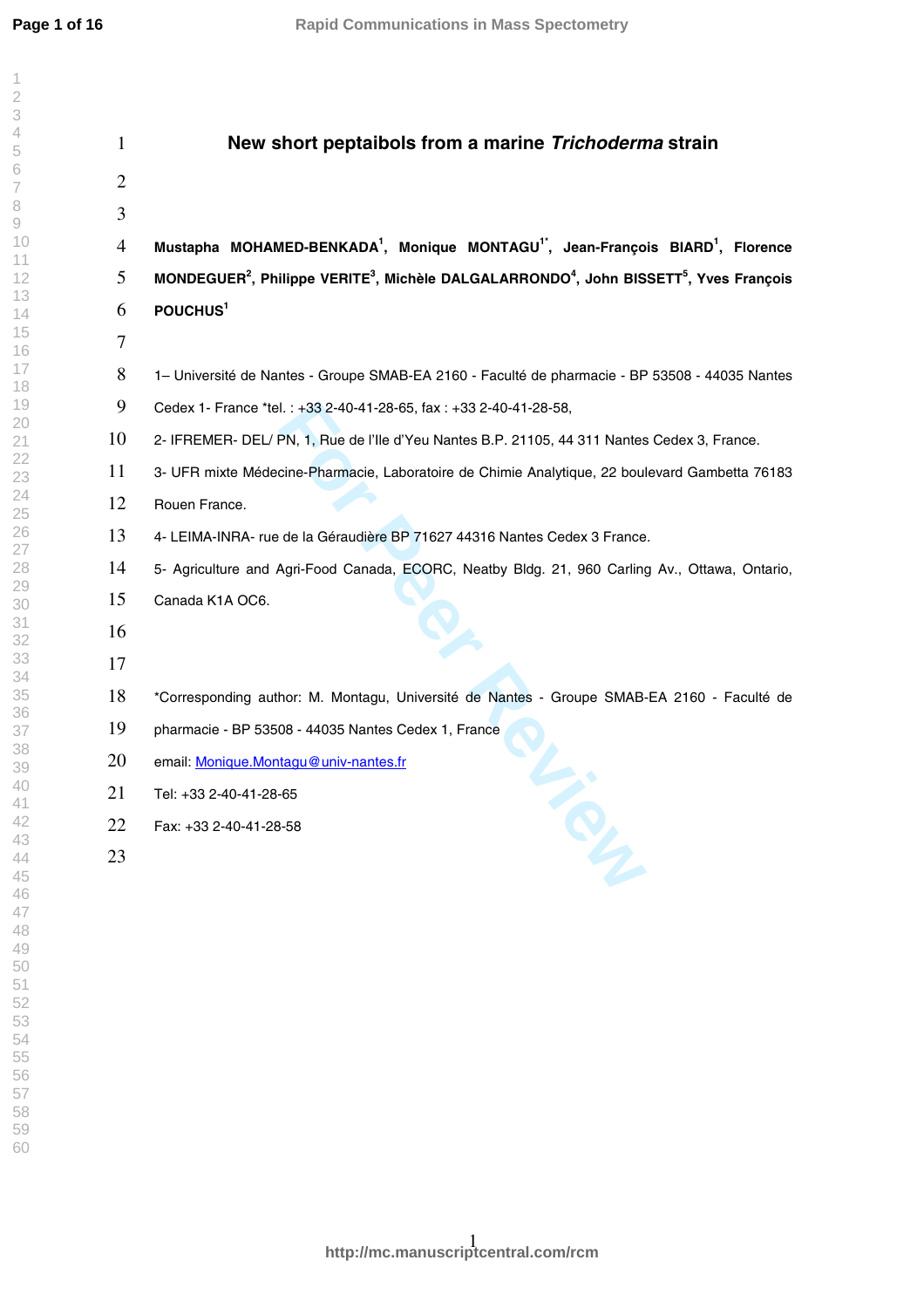## **ABSTRACT**

 The production of peptaibols by a marine-related Trichoderma longibrachiatum strain was studied using electrospray ionisation-multiple-stage mass spectrometry-ion trap (ESI-MS<sup>n</sup>-IT) and gas 27 chromatography electron impact mass spectrometry (GC/EI-MS). Two major groups of peptaibols were 28 identified, those with long sequences (20 amino-acids) and others with short sequences (11 amino- acids). This paper describes the methodology used to establish the sequences of short peptaibols in a 30 mixture without previous individual separation. Nine peptaibols were identified. Among them, eight are 31 new, namely as trichobrachin A I-IV (Aib<sub>9</sub>-Pro<sub>10</sub> sequence) and as trichobrachin B I-IV (Val<sub>9</sub>-Pro<sub>10</sub> 32 sequence). Original Pro $_6$ -Val<sub>7</sub> and Val<sub>9</sub>-Pro<sub>10</sub> sequences have to be noted.

### **KEY WORDS**

Short peptaibols, electrospray ionisation-multiple-stage mass spectrometry-ion trap (ESI-MS<sup>n</sup>-IT),

marine products, marine fungi, Trichoderma longibrachiatum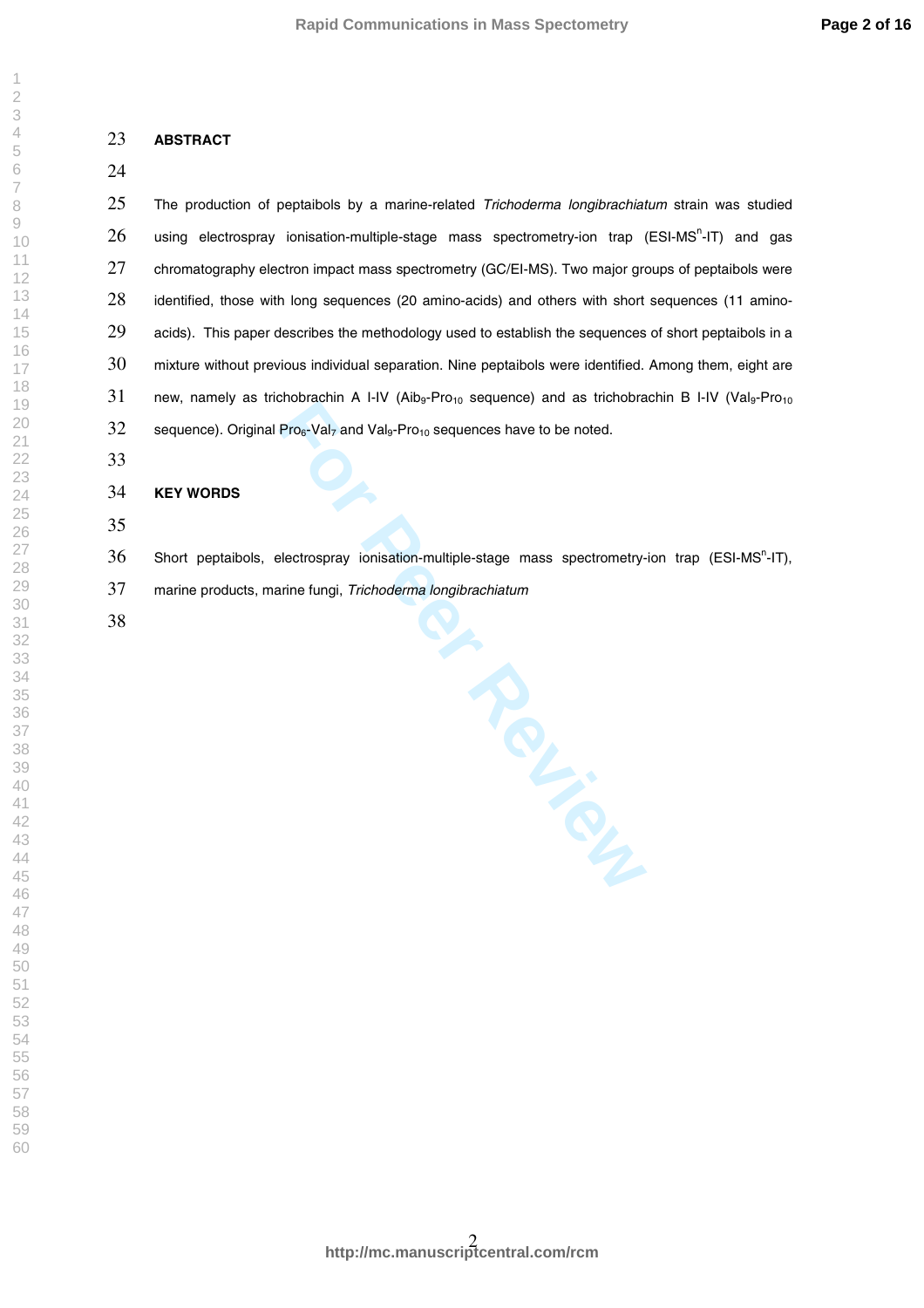$\overline{1}$ 

#### **INTRODUCTION**

 Peptaibols are an important class of linear peptides specific to fungi. The genus Trichoderma (teleomorph *Hypocrea*: Ascomycota) is the most prolific known producer of peptaibols.<sup>1,2</sup> Approximately 200 of more than 300 known peptaibols have been identified from this genus alone.<sup>3</sup> 43 Species of the genus *Trichoderma* are widespread in the marine environment and have been shown to 44 be able to produce peptaibols in marine culture conditions.<sup>4,5</sup> Peptaibols are characterized by a high 45 content of an uncommon amino acid:  $\alpha$ -aminoisobutyric acid (Aib), an N-terminal acyl (most often 46 acetyl) group, and a C-terminal  $\beta$ -amino alcohol. According to the number (7 to 20) and the nature of the amino acid (AA) sequence, they have been classified in 9 subfamilies (SF's).<sup>6</sup>

**Formal distribution** *Fromala Dealth in the particular pearline is (F's)* sequence, they have been classified in 9 subfamilies (SF's) oduced by *Trichoderma* species belong to subfamily SF sidues with 2 Pro at positions 6 48 Short peptaibols produced by Trichoderma species belong to subfamily SF4. They are generally constituted of 11 residues with 2 Pro at positions 6 and 10. Their sequences are microheterogeneous analogues with different amino acids (AAs) in positions 2, 3, 4 and 11 (Figure 1a). There are about forty short peptaibol sequences listed in the peptaibol database<sup>7</sup> including pseudokonins KL III and KL 52 VI produced by T. pseudokoningii, trichorovins by T. harzianum<sup>1,8,9</sup> and trikoningins KA and KB by T. 53 koningii.<sup>10</sup> Trichogin A IV is the unique short peptaibol described from T. longibrachiatum characterized 54 by a different elementary composition in AAs and especially by the absence of Pro residues in its sequence (Figure 1b). $^8$ 

 Short peptaibols have been little studied. They are known to interact with double-layered phospholipid membranes in the same manner as longer peptaibols. They form ion channels probably by using unique insertion and conductance mechanisms. It has been supposed that, due to their short sequences, they can span only the half of the lipid bilayer and two molecules have to be associated by the N-terminal ends at the centre of the membrane.<sup>6</sup> Short peptaibols exhibit antibacterial (Gram<sup>+</sup>), antifungal and antimycoplasmic activities.<sup>1,8</sup>

 This paper describes the production, the purification and the sequence identification of new short peptaibols produced by a marine strain of Trichoderma longibrachiatum Rifai. Microheterogeneous 64 sequence determination employed an original method with ESI-MS<sup>n</sup>-IT based on the establishment of a filiation graph. Among the nine short peptaibols identified in this study, eight sequences are new. The strain studied also produced several different long chain peptaibols with 20 AA residues which will be analysed using the same protocol and reported in a separate communication.

### **MATERIAL AND METHODS**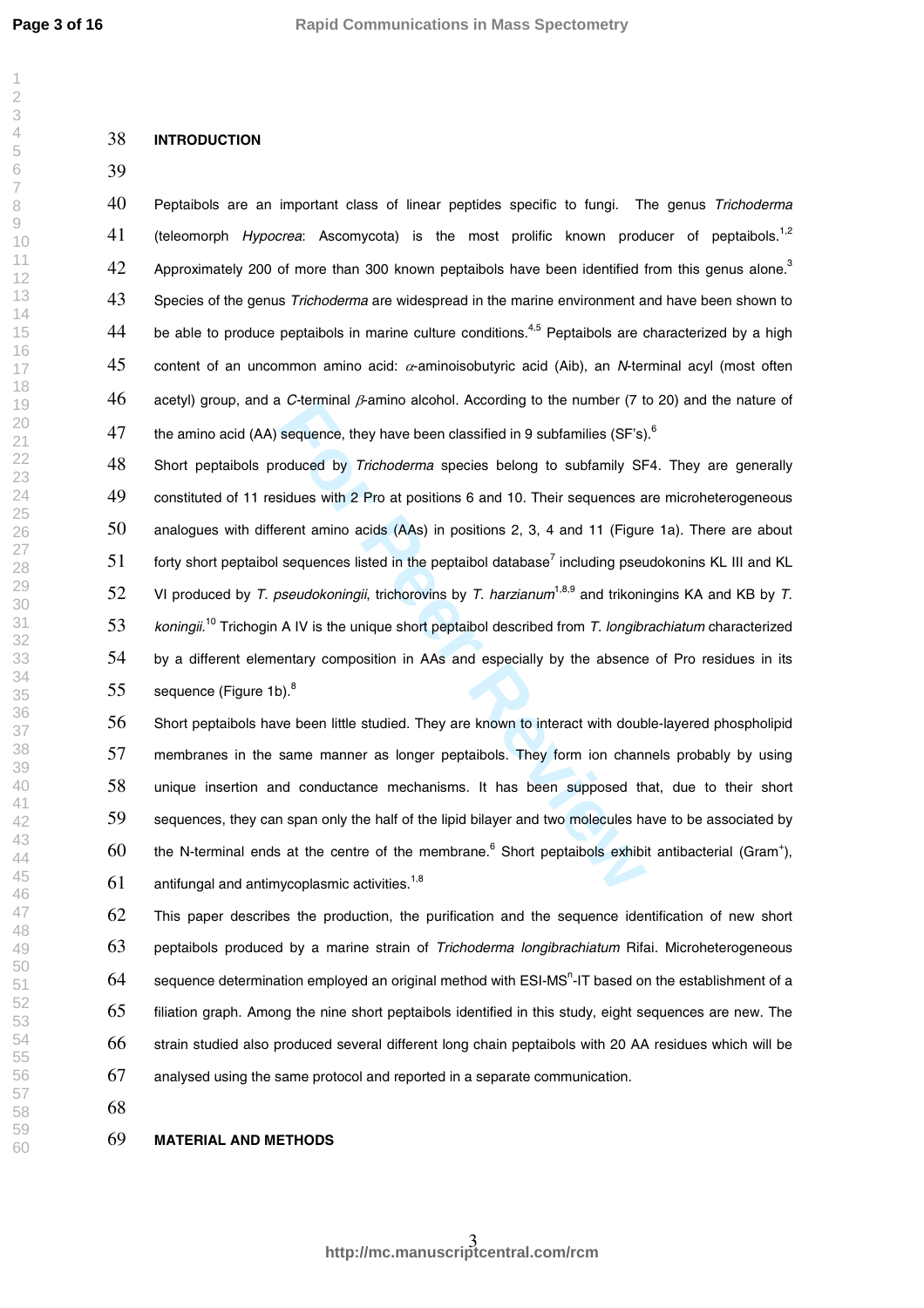## **Chemicals**

 Organic solvents were purchased from SDS (Asnières sur Seine, France) and distilled before use. For mass spectrometry analysis, acetonitrile of HPLC quality grade was purchased from Baker (Deventer, Holland). Trifluoroacetic acid (TFA) was purchased from Fluka Chemical (Buchs, Switzerland) and 76 acetic acid from Sigma-Aldrich Chemie Gmbh (Steinheim, Germany). Synthetic AAs used as standards 77 were purchased from Sigma-Aldrich (Saint-Quentin Fallavier, France) and Acros Organics (Noisy-Le-Grand, France).

# **Fungal strain**

was isolated from a shellfish, *Mytilus edulis*, collected in d as *Trichoderma longibrachiatum* Rifai using metabolic by sequencing the ITS regions of the ribosomal RNA clust a leongation factor 1-a (tef1a).<sup>11,12</sup> The or 82 The studied strain was isolated from a shellfish, Mytilus edulis, collected in Tharon (France). This 83 strain was identified as Trichoderma longibrachiatum Rifai using metabolic profiles on Biolog FF 84 MicroPlates™ and by sequencing the ITS regions of the ribosomal RNA cluster and the intron-rich 85 region of translation elongation factor 1- $\alpha$  (tef1 $\alpha$ ).<sup>11,12</sup> The original isolate is deposited in the fungal collection of Université de Nantes as MMS 151. Additional isolates sampling in other marine habitats in French coastal regions, having essentially the same Biolog profile and identical DNA sequences, are deposited in the Canadian Collection of Fungus Cultures, Ottawa (DAOM 234096, 234098, 234099, 234100, 234101, 234102, 234103, 234105). The internal transcribed spacer (ITS) sequence for our 90 isolate was identical to a sequence deposited in Genbank (EMBL Z48935) for T. longibrachiatum, and 91 differed by the addition of one thymine (T) in the poly-T region of ITS1 from the ex-type isolate of  $T$ . 92 Iongibrachiatum (ATCC 18648, EMBL Z31019). The unique tef1a sequence for our strain has been deposited in Genbank.

#### **Cultures**

97 Cultures were grown on modified Kohlmeyer medium prepared with sea water<sup>13</sup> (glucose 10 g/L; magnesium sulphate 2.4 g/L; ammonium nitrate 2.4 g/L; Tris(hydroxymethyl)aminomethane (Tris) 1.21 99 g/L, agar-agar 15 g/L adjusted to pH =  $6.3 \pm 0.2$  with 1 M hydrochloric acid). Before solidification, hot liquid medium was poured in 250 mL flasks. After solidification, the medium was inoculated with fungal implants. Then the flasks were incubated for 21 days at 27 °C.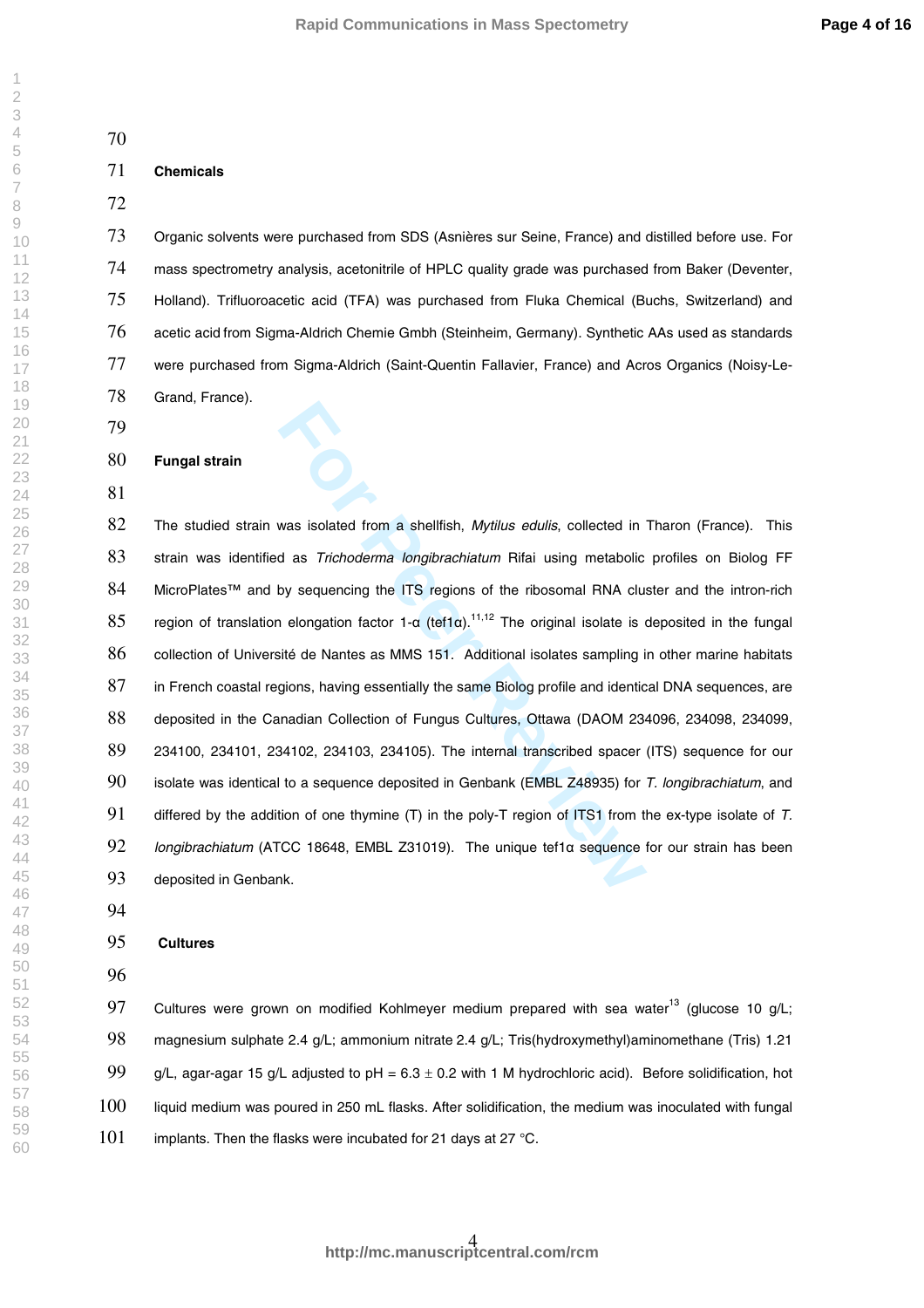$\overline{\phantom{a}}$ 

For Performance liquid chromatography (HPLC).<br> **For Performance liquid chromatography (HPLC).**<br> **For PEOS** UV modules. HPLC was carried out on an Inertsil ODS<br> **For PEOS** UV modules. HPLC was carried out on an Inertsil ODS **Extraction and purification of peptaibols** 105 For extraction, agar cultures were melted in a bain-marie at 80 °C, homogenized, cooled to 40 °C to avoid solvent projections and finally extracted 3 times with dichloromethane. Combined 107 dichloromethane phases were evaporated to dryness leading to a crude extract. The crude extract was fractionated by a vacuum liquid chromatography (VLC) on Nucleoprep 100 -30 OH Diol (Macherey -Nagel, Düren, Germany) with dichloromethane/ethanol mixtures (98:2; 90:10; 85:15). The obtained fractions (A, B and C) were evaporated to dryness. Fraction B was subjected to separation through high -performance liquid chromatography (HPLC). HPLC apparatus included a Constrametric III (LDC/Milton Roy) pump, a Rheodyne inc. injector and 113 spectroMonitor D (LDC) UV modules. HPLC was carried out on an Inertsil ODS 3 column (5 um, 4.6 x 250 mm), (Interchim, France) with methanol/water/acetic acid (85:15:0.05) as the mobile phase. 115 Acidification of the eluent avoided delayed elution of broad peaks of almost unresolved peptides.<sup>14</sup> The flow rate was 1.0 mL/min. Ultraviolet detection was performed at 220 nm. Fractions eluted were 117 collected for mass spectrometry (MS) analysis. **Mass spectrometry analysis** 121 MS analyses were carried out using a mass spectrometer (LCQ™ Finnigan, Atlanta, GA, USA) 122 equipped with an electrospray ionisation source (ESI) and an ion trap analyser (IT). MS analysis parameters are shown in table 1. All data were acquired and analysed by LCQ Xcalibur software 124 (Finnigan). Charge state and isotopic distribution were analysed by a narrow-scan range mode (Zoomscan mode). Spectra acquisition of the various fractions (0.5 µg/µL) was realised in both neutral medium in a mixture of acetonitrile/water (75:25) and acidic medium with 0.1% of TFA added to the 127 same mixture. These solutions were infused directly into the ESI probe with a 250 uL micrometrically

128 automated syringe (Hamilton, Reno, NV) at a flow-rate of 3 µL/min.

**Gas chromatography mass spectrometry analysis (GC/MS)**

132 To separate AAs, HPLC fractions were hydrolysed by 6 N hydrochloric acid for 24 h at 110 °C under 133 vacuum<sup>14,15</sup> on a Pico-Tag Station (Waters, Napa Valley, USA).<sup>16-18</sup> AAs were derivatized as N-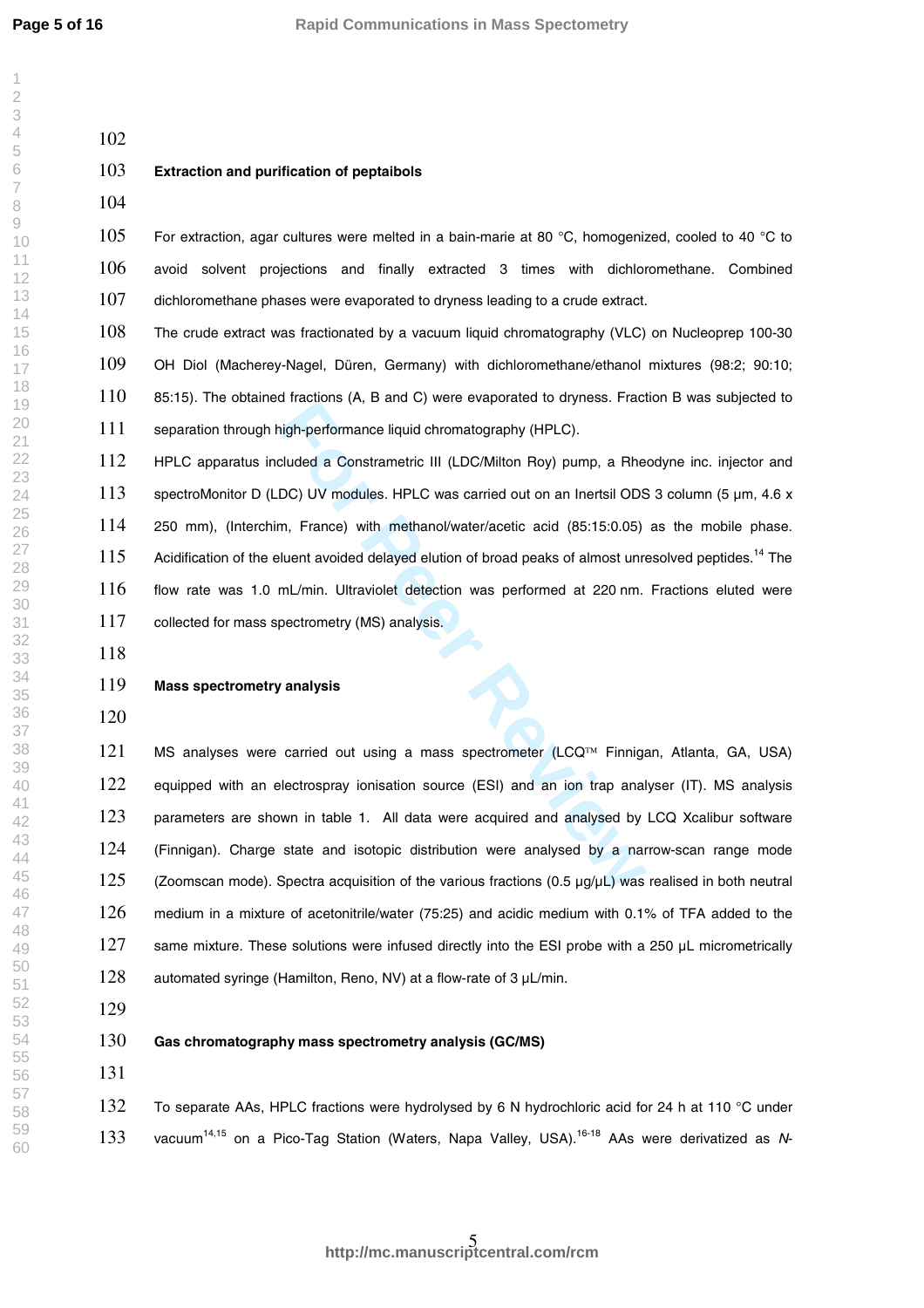134 trifluoroacetyl isopropyl esters.<sup>8,19</sup> GC/MS was carried out on an Agilent 6890 gas chromatograph 135 equipped with a splitless capillary inlet system and an Optima 5 MS fused-silica capillary column (30 m 136 x 0.25 mm i.d., 0.25 µm film thickness) (Macherey-Nagel, Düren, Germany). The carrier gas was helium at an inlet pressure of 2.48 psi. A Hewlett -Packard 7673A liquid autosampler, operated in the fast mode for splitless injection, was used in conjunction with the gas chromatograph. Volume of 139 sample injections was 2 µL. A Hewlett-Packard 5973 mass spectrometer, used as detector, was 140 operated in electron impact (EI) mode at 70 eV in the full-scan mode and directly interfaced with the 141 chromatograph by the capillary column. The oven temperature was started at 50 °C (held for 3.0 min), 142 followed by a 3 °C/min ramp to 130 °C and a second 10 °C/min ramp to 240 °C. The injector and 143 transfer line temperatures were maintained at 250 °C.

**RESULTS** 

# **Obtaining the peptaibols mixture**

For Persons Terms in the Section of Section 1.5 Section 1.5 Section 1.6 Section 1.6 Sections were maintained at 250 °C.<br> **For Persons Sections 2.50** °C.<br> **For Persons 2.50** °C.<br> **For Persons 2.50** °C.<br> **For Persons 2.50** ° A mass of 606 mg of crude extract was obtained by dichloromethane extraction from 25 flasks (150 mL) of the culture medium. Submitted to VLC, it provided 520 mg of fraction A, 32 mg of B and 11 mg of C. ESI -MS analysis of those fractions revealed that peptaibols could be found only in fraction B. 152 HPLC purification of fraction B gave 8 sub-fractions. Short peptaibols were located in the second one.

# **Sequence determination**

# Mass spectrometry

 Analysed under neutral conditions by ESI -MS infusion mode, short peptaibols of fraction 2 appeared as 159 a single sodium adduct ion, singly charged  $[M+Na]^+$  at m/z 1169.8 and doubly charged  $[M+2Na]^{2+}$  at m/z 596.8 (Figure 2). MS<sup>2</sup> of this ion generated a complex spectrum containing ions of the (a), (b) and (y) series<sup>20,21</sup> but did not allow complete sequence identification as observed by Kanai.<sup>22</sup>

 In acidic medium, several singly charged ions were generated (Figure 3a), mainly the pseudomolecular 163 ion [M+H]<sup>+</sup> at m/z 1146.9 and fragments resulting from the classically observed cleavage at Pro 164 residues.<sup>23</sup> Generally, short peptaibols from Trichoderma sp. contain two Pro residues constituting two main cleavage sites. This was observed for the studied peptaibols as shown in Figure 3a. These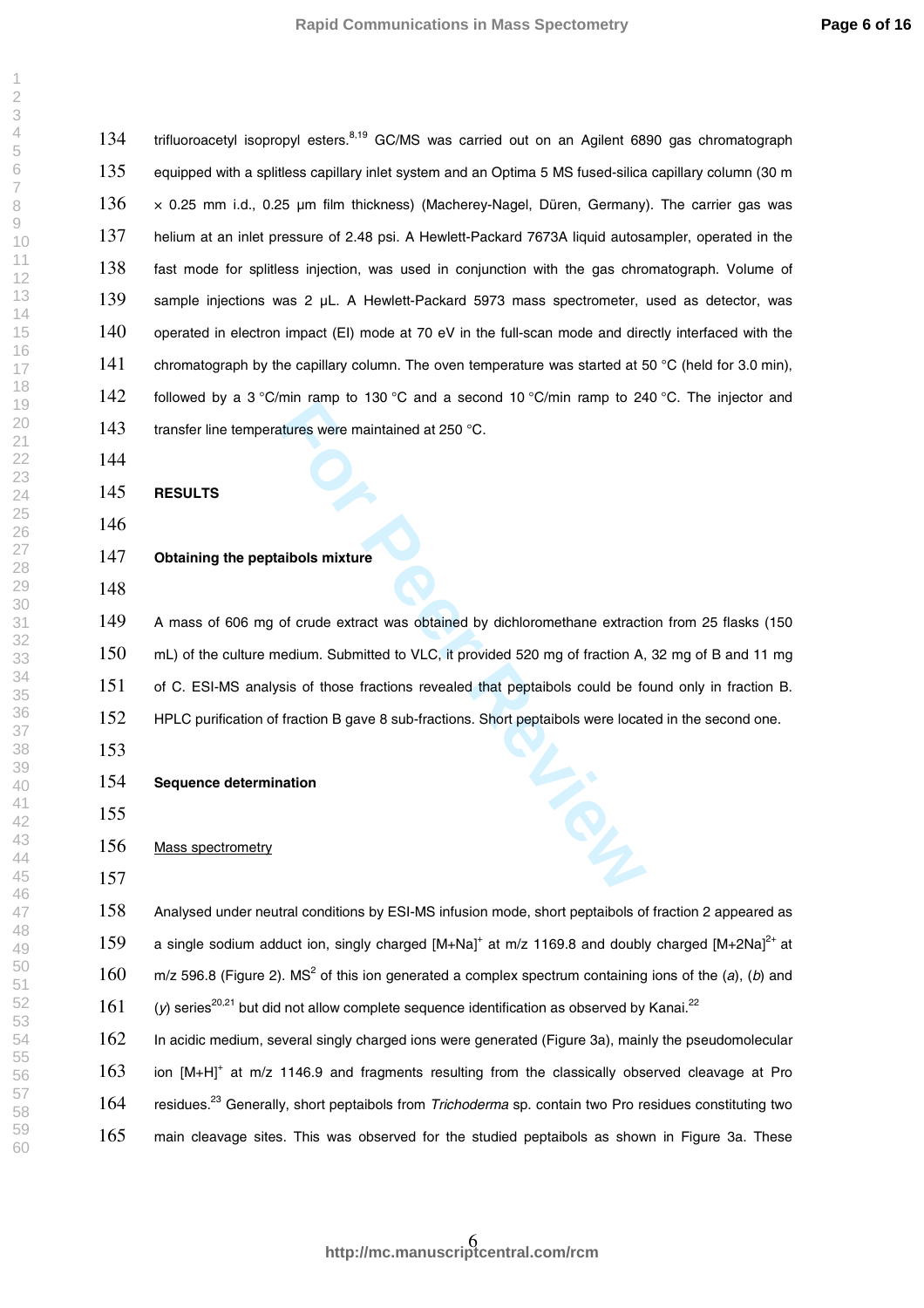$\overline{\phantom{a}}$ 

 cleavages produced ion series with a difference of mass 14 (thus 525 -539 and 933 -947), indicating that 167 the studied pseudomolecular ion at 1146.9 Th was not corresponding to a single sequence but to a 168 microheterogeneous mixture. MS<sup>n</sup> fragmentation of these different ions allowed to resolve the composition of this mixture without total separation of their constituents.

## Microheterogeneity resolution: filiations graph

For Principle of their product folls (Figure d) alternated as<br>ained MS<sup>n</sup> spectra. When appearing alone in the spectr<br>ed in the sequence. But when they were accompanied<br>4 between them, the coupled ions were fragmented sepa 173 The first cleavage of m/z 1146.9 ion gave two product ions at m/z 933 and 947. A cascade of MS<sup>n</sup> fragmentations of these ions and of their product ions (Figure 3) allowed us to construct a filiations 175 graph with the obtained  $MS<sup>n</sup>$  spectra. When appearing alone in the spectrum, product ions were 176 definitively considered in the sequence. But when they were accompanied by satellite peaks with difference of mass 14 between them, the coupled ions were fragmented separately in order to obtain their filiations. This methodology and the filiations graph of ion 1146 are illustrated in Figure 4. For example, the fragmentation of the m/z 862 ion produced ions at 749, 553 and 539 (Figure 3, b2). The two last ions differed from 14 u, so they have been separately selected, isolated and fragmented in the ion trap (Figure 3 c2 and f2). Exploring the branches of the total sequence filiations graph (Figure 4) led 182 to the establishment of 9 peptaibol sequences.

183 ESI-MS<sup>n</sup>-IT does not allow the differentiation of Val/Iva; Valol/Ivaol; Leu/Ile; Leuol/Ileol. GC/EI-MS 184 analysis of AAs as N-trifluoroacetyl isopropyl esters allowed this differentiation. In the case of the studied mixture, only Val, Valol, Leu and Leuol were detected, allowing the establishment of final 186 sequences as given in table 2.

187 Among the nine identified structures, eight sequences are new. We named them trichobrachin A I-IV 188 when the AA in position 9 was an Aib and trichobrachin B I-IV when it was a Val. Original Pro6-Val<sub>7</sub> 189 (trichobrachin A-II and trichobrachin B-I) and Val<sub>9</sub>-Pro<sub>10</sub> (trichobrachin B I-IV) sequences have to be 190 noted. It was also the first time that an Aib<sub>8</sub> residue was found in short peptaibols (trichobrachin A-I and trichobrachin B I -IV).

192 Trichobrachin A-III and A-IV would be similar to trichorovin TV-la or trichorovin TV-IIb<sup>9</sup> if the unresolved

Leu/Ile residues of these last compounds were exclusively Leu.

 The major component of the studied microheterogeneous mixture of peptaibols seems to be 195 trichobrachin A-IV since it corresponds to the cascade of most abundant MS<sup>n</sup> fragments (Fig. 3).

**DISCUSSION .**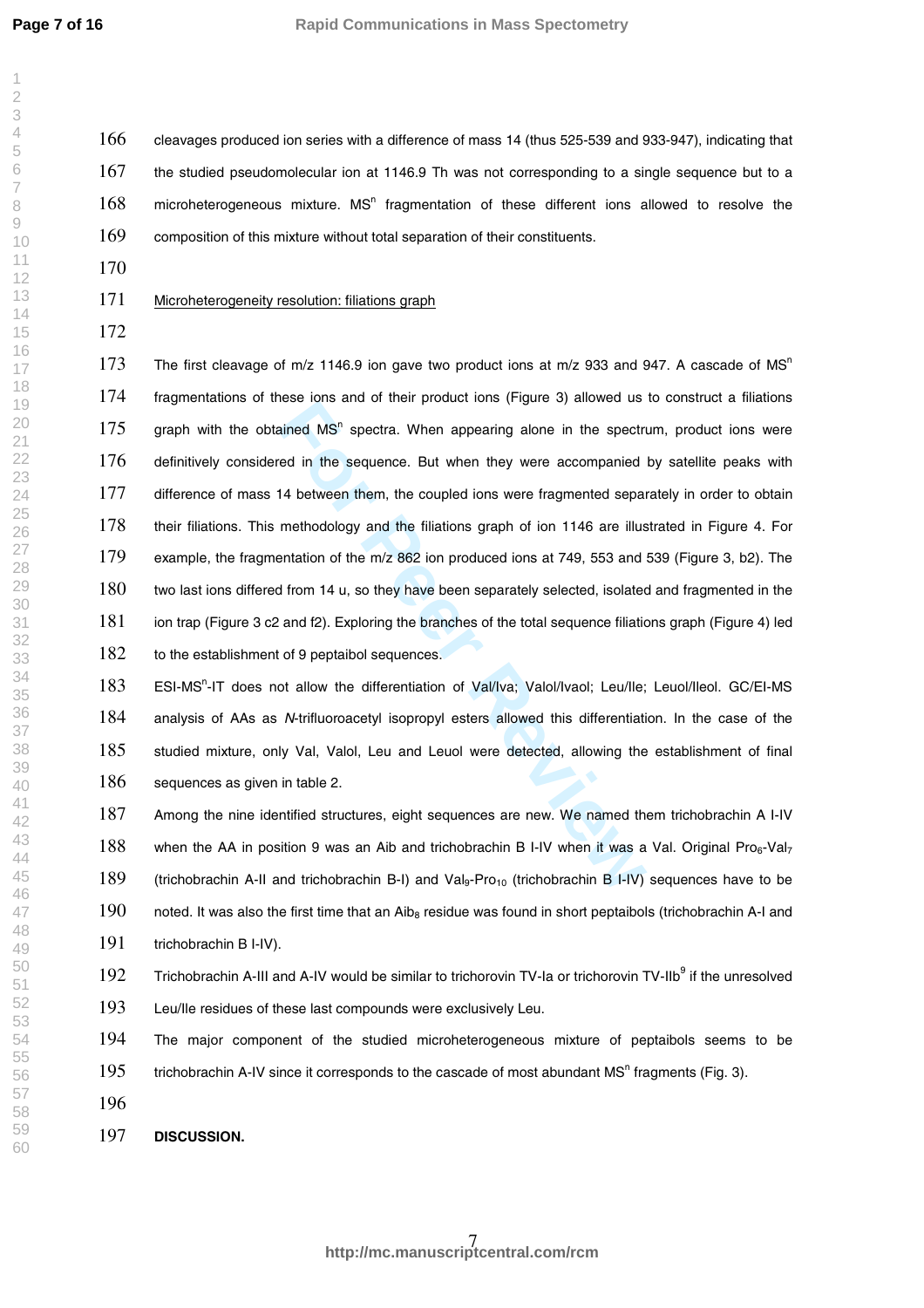$\overline{\phantom{a}}$  $\overline{2}$  $\overline{4}$  $\overline{7}$  $\mathcal{G}$ 

Fracteristics and the same molecular masses are eluted tog<br>traanalysis of such mixed peptides. The complete state analysis of such mixed peptides. The complete s<br>illy difficult, so that a method to study their microheterog The nonribosomal biosynthesis mechanism of peptaibols uses peptide synthetases, enzymes constituted of successive subunits or "fields", responsible for connecting AA pairs.<sup>24</sup> Enzyme fields can 202 have variable or more specific affinities for AA's. Some are restricted to a unique AA.<sup>2,25</sup> Other fields 203 have less restricted specificities and allow sequence diversifications with multiple possible combinations generating the previously recognised peptaibol microheterogeneity phenomenon.<sup>26</sup> This peptaibol characteristic<sup>15</sup>, even in crystalline form<sup>26</sup>, results by single or multiple spontaneous exchanges of AA residues during biosynthesis within non-specific fields. Thereby, peptaibols with the same chemical characteristics and the same molecular masses are eluted together in HPLC. Wada<sup>9</sup> explained the spectra analysis of such mixed peptides. The complete separation of peptaibol 209 components is usually difficult, so that a method to study their microheterogeneity without the need of absolute purification is very useful. Pocsfalvi<sup>27,28</sup> used high energy collision, collision-induced dissociation mass spectrometry, CID-MS experiments, to characterize peptaibols in a crude extract, but this method was limited to MS/MS grade. The use of ESI-MS<sup>n</sup>-IT technology seems to represent a simpler method for peptaibol sequencing, allowing the creation of a filiations graph and leading to the 214 establishment of peptaibol sequences from a mixture of short peptaibols.

### **CONCLUSION**

218 Application of ESI-MS<sup>n</sup>-IT method for sequencing short microheterogeneous peptaibols demonstrated the production of new peptaibols by a marine isolate of T. longibrachiatum. Among the 9 described sequences in this study, trichorovin TV-Ib ou IIa was already described but incompletely; the 8 others 221 are new: trichobrakin AI-IV and trichobrachin BI-IV. For the first time, an Aib<sub>8</sub> residue and Pro<sub>6</sub>-Val<sub>7</sub> and Val<sub>9</sub>-Pro<sub>10</sub> sequences were found in short peptaibols.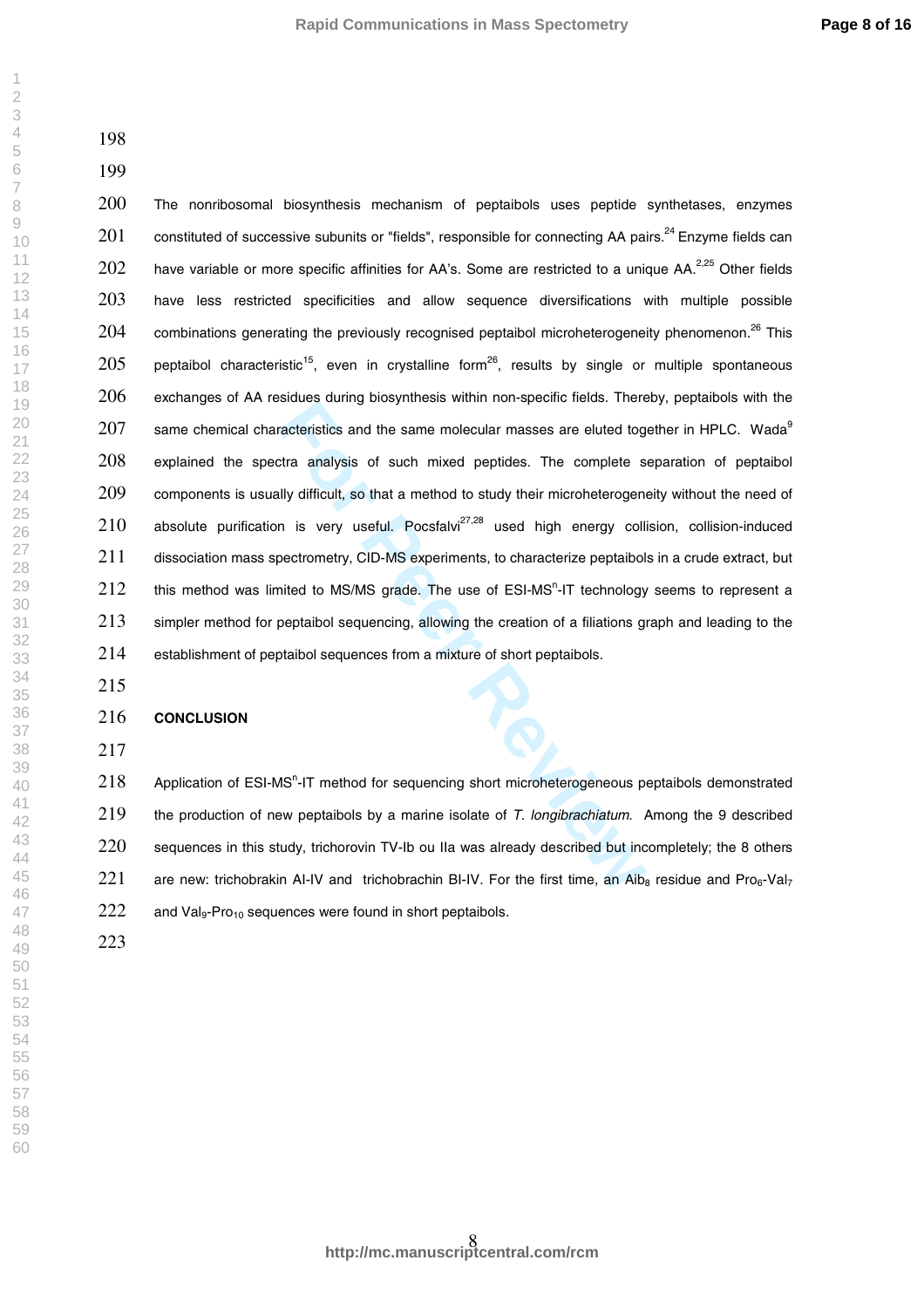$\overline{1}$  $\overline{2}$  $\overline{4}$  $\overline{7}$  $\rm{O}$ 

| 223 | <b>REFERENCES</b>                                                                                   |
|-----|-----------------------------------------------------------------------------------------------------|
| 224 |                                                                                                     |
| 225 | 1. Rebuffat S, Goulard C, Hlimi S, Bodo B. J. Peptide Sci., 2000; 6: 519.                           |
| 226 | 2. Schwarzer D, Mootz HD, Marahiel LA. Chem. Biol. 2001; 8: 997.                                    |
| 227 | 3. Whitmore L, Chugh JK, Snook CF, Wallace BA. J. Pept. Sci. 2003; 9: 663.                          |
| 228 | 4. Sallenave-Namont C, Pouchus YF, Robiou du Pont T, Lassus P, Verbist JF. Mycopathologia 2000;     |
| 229 | 149:21.                                                                                             |
| 230 | 5. Landreau A, Pouchus, YF, Sallenave-Namont C, Biard JF, Boumard MC, Robiou Du Pont T,             |
| 231 | Mondeguer F, Goulard C, Verbist JF. J. Microbiol. Methods 2002; 48: 181.                            |
| 232 | 6. Chugh JK, Wallace BA. Biochem. Soc. Trans. 2001; 49: 565.                                        |
| 233 | 7. www.cryst.bbk.ac.uk/peptaibol/home.shtml.                                                        |
| 234 | 8. Rebuffat S, Goulard C, Bodo B. J. Chem. Soc. Perkin Trans. 1 1995; 1849.                         |
| 235 | 9. Wada SI, Ilda A, Akimoto N, Kanai M, Toyama N, Fujita T. Chem. Pharm. Bull. 1995; 43: 910.       |
| 236 | 10. Auvin-guette C, Rebuffat S, Vuidepot I, Massias M, Bodo B. J. Chem. Soc. Perkin Trans. 1 1993;  |
| 237 | 249.                                                                                                |
| 238 | 11. Kubicek CP, Bissett J, Druzhinina I, Kullnig-Gradinger C., Szakacs G. Fungal Genet. Biol. 2003; |
| 239 | 38: 310.                                                                                            |
| 240 | 12. Druzhinina I, Kopchinskiy AG, Komon M, Bissett J, Szakacs G, Kubicek CP. Fungal Genet. Biol.    |
| 241 | 2005; 42: 813.                                                                                      |
| 242 | 13. Kohlmeyer J, Kohlmeyer E. Marine Mycology: the higher fungi. Academic press: New York, 1979;    |
| 243 | 689.                                                                                                |
| 244 | 14. Jaworski A, Brückner H. J. Chromatogr. A. 1999; 862: 179.                                       |
| 245 | 15. Jaworski A, Brückner H. J. Peptide Sci. 2001; 9: 763.                                           |
| 246 | 16. Dib R, Chobert JM, Dalgalarrondo M, Barbier G, Haertlé T. FEBS Lett. 1998; 431: 279.            |
| 247 | 17. Fik E, Dalgalarrondo M, Haertlé T, Gozdzicka-Jozefiak A. Acta Biochim. Pol. 2000; 47: 413.      |
| 248 | 18. Atanassova M, Choiset Y, Dalgalarrondo M, Chobert JM, Dousset X, Ivanova I, Haertlé T. J. Food  |
| 249 | Microbiol. 2003; 87: 63.                                                                            |
| 250 | 19. Bodo B, Rebuffat S, El-Hajji M, Davoust D. J. Am. Chem. Soc. 1985; 107: 6011.                   |
| 251 | 20. Roepstorff P, Fohlman J. Biomedical Mass Spectrometry 1984; 11: 604.                            |
| 252 | 21. Biemann K. Biomed. Environ. Mass Spectrom. 1988; 16: 99.                                        |
| 253 | 22. Kanai M, Ilda A, Nagaoka Y, Wada S, Fujita T. J. Mass Spectrom.1996; 31: 177.                   |
| 254 | 23. Brückner H, Jung G. Chromatographia 1980; 13: 170.                                              |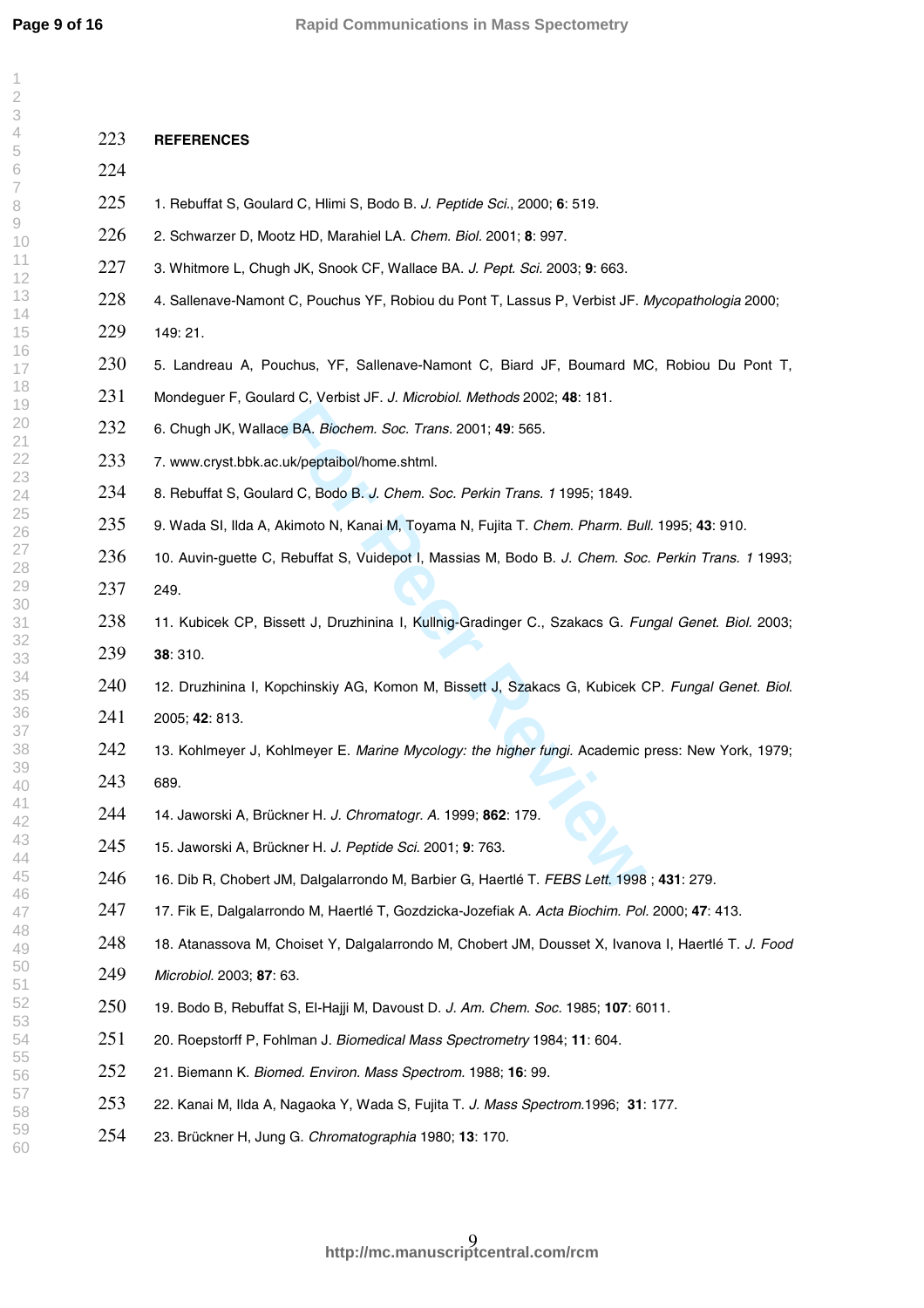- 24. Rindfleisch H, Kleinkauf H. FEBS Lett. 1976; **62**: 276.
- 25. Weber T, Marahiel MA. Structure 2001; **9**: R3 .
- 26. Das MK, Krishna K, Balaram P. Indian J. Biochem. Biophys . 1988; **25**: 560 .
- 258 27. Pocsfalvi G, Ritieni A, Ferranti P, Randazzo G, Vekey K, Malorni A. Rapid Commun. Mass
- Spectrom. 1997; **11**: 922 .
- 260 28. Pocsfalvi G, Scala F, Lorito M, Ritieni A, Randazzo G, Ferranti P, Vekey K, Malorni A. J. Mass
- Spectrom.1998; **33** :154 .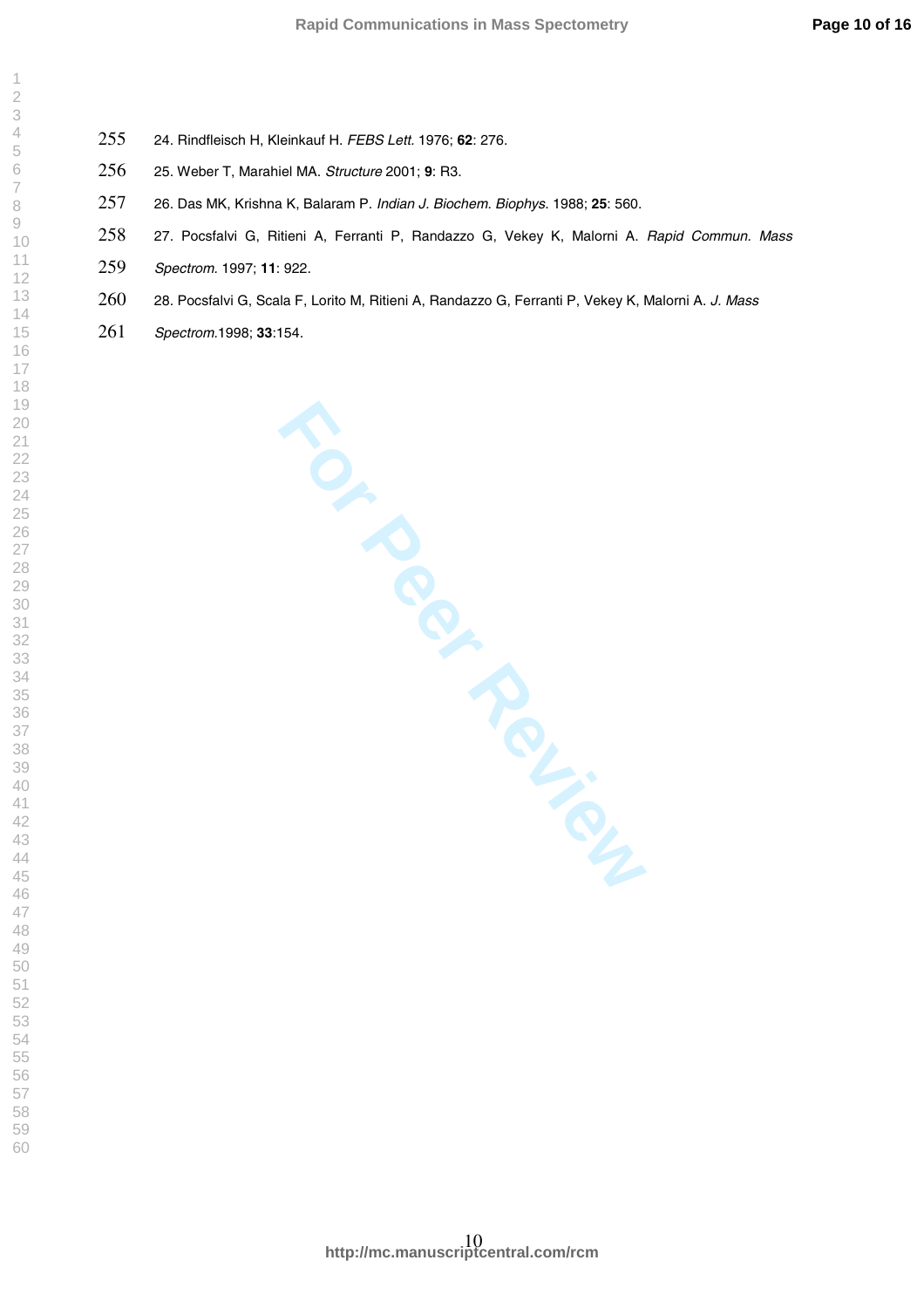$\overline{\phantom{a}}$  $\overline{2}$ 

| <b>ESI Source</b>                                        | Ion trap analyser                                                          |
|----------------------------------------------------------|----------------------------------------------------------------------------|
| Ion Polarity Mode: positive                              | Full-MS/Full MS <sup>2</sup> / Full MS <sup>3</sup> / Full MS <sup>4</sup> |
| Sheath Gas Flow Rate (N <sub>2</sub> ): 90 AU (arbitrary | Full MS Scan Range (m/z): 150-2000                                         |
| units)                                                   |                                                                            |
| Auxiliary Gas (N <sub>2</sub> ): 0 AU                    | Total Microscans: 3                                                        |
| Spray Voltage: 3 kV                                      | Maximum Injection Time: 50 ms                                              |
| Spray Current: 3,76 µA                                   | Collision Energy: 22%                                                      |
| Capillary Temperature: 157 °C                            | Activation Time: 30 ms                                                     |
| Capillary Voltage: 9,07 V                                | Isolation Width: 3-5 u                                                     |
|                                                          | Full MS Target: 5.10 <sup>7</sup>                                          |
| Ion optic transmission                                   | Full MS <sup>n</sup> Target: 2.10                                          |
| Lens Voltage: - 16 V                                     | Electron Multiplier Voltage (set point): -1200                             |
| Octapole 1 offset: -3 V                                  |                                                                            |
| Octapole 2 offset: -16 V                                 |                                                                            |
| Octapole RF Amp: 400 V (peak to peak)                    |                                                                            |
|                                                          |                                                                            |
|                                                          |                                                                            |
|                                                          |                                                                            |
|                                                          | <b>PL.</b>                                                                 |
|                                                          |                                                                            |
|                                                          |                                                                            |
|                                                          |                                                                            |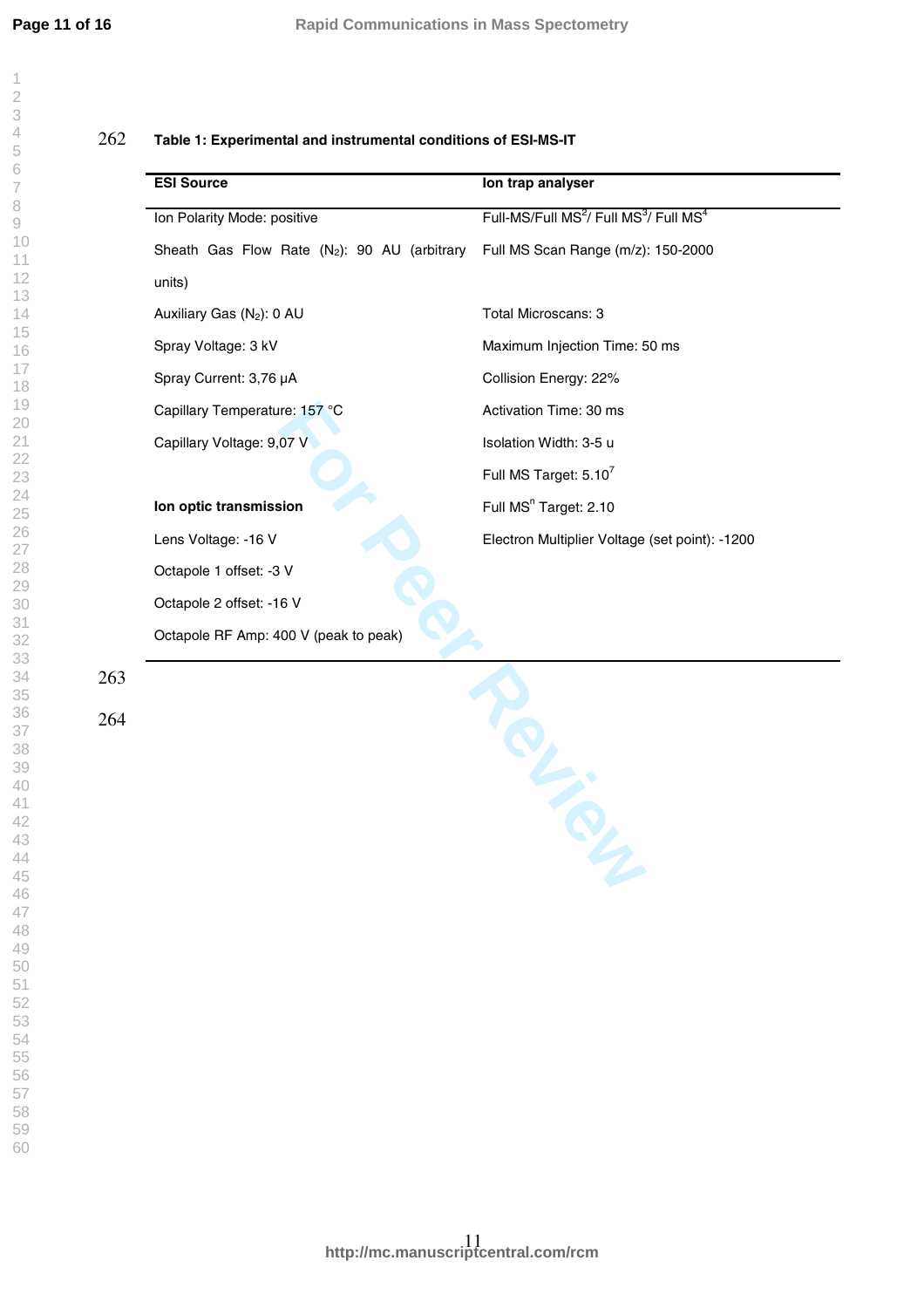**Table 2: Sequences of the short peptaibols produced by marine T. longibrachiatum strain**

### 

 $\overline{\phantom{a}}$  $\overline{2}$  $\overline{4}$  $\overline{7}$  $\mathcal{G}$ 

|              |              |                        | Cleavage 2  |                |         |  |   |                | Cleavage 1        |  |  |    |                                                      |                          |
|--------------|--------------|------------------------|-------------|----------------|---------|--|---|----------------|-------------------|--|--|----|------------------------------------------------------|--------------------------|
| AAs position | $\mathbf{1}$ |                        | $2 \quad 3$ | $\overline{4}$ | 5.      |  | 6 | $\overline{7}$ | 89                |  |  | 10 | 11                                                   |                          |
|              |              |                        |             |                |         |  |   |                |                   |  |  |    | Ac Aib Asn Leu Leu Aib - Pro Leu Aib Aib - Pro Leuol | Trichobrachin A-I        |
|              |              |                        |             |                |         |  |   |                |                   |  |  |    | Ac Aib Asn Leu Leu Aib - Pro Val Leu Aib - Pro Valol | Trichobrachin A-II       |
|              |              |                        |             |                |         |  |   |                |                   |  |  |    | Ac Aib Asn Val Leu Aib - Pro Leu Leu Aib - Pro Valol | Trichobrachin A-III      |
|              |              |                        |             |                |         |  |   |                |                   |  |  |    | Ac Aib Asn Leu Val Aib - Pro Leu Leu Aib - Pro Valol | Trichobrachin A-IV*      |
|              |              | Ac Aib Asn Leu Leu Aib |             |                |         |  |   |                | - Pro Val Aib Val |  |  |    | - Pro Leuol                                          | Trichobrachin B-I        |
|              |              |                        |             |                |         |  |   |                |                   |  |  |    | Ac Aib Asn Val Leu Aib - Pro Leu Aib Val - Pro Leuol | Trichobrachin B-II       |
|              |              |                        |             |                |         |  |   |                |                   |  |  |    | Ac Aib Asn Leu Val Aib - Pro Leu Aib Val - Pro Leuol | Trichobrachin B-III      |
|              |              |                        |             |                |         |  |   |                |                   |  |  |    | Ac Aib Asn Leu Leu Aib - Pro Leu Aib Val - Pro Valol | Trichobrachin B-IV       |
|              |              | Ac Aib Asn Val         |             |                | Val Aib |  |   |                |                   |  |  |    | - Pro Leu Leu Aib - Pro Leuol                        | Trichorovin TV-Ib or IIa |

\* = major compound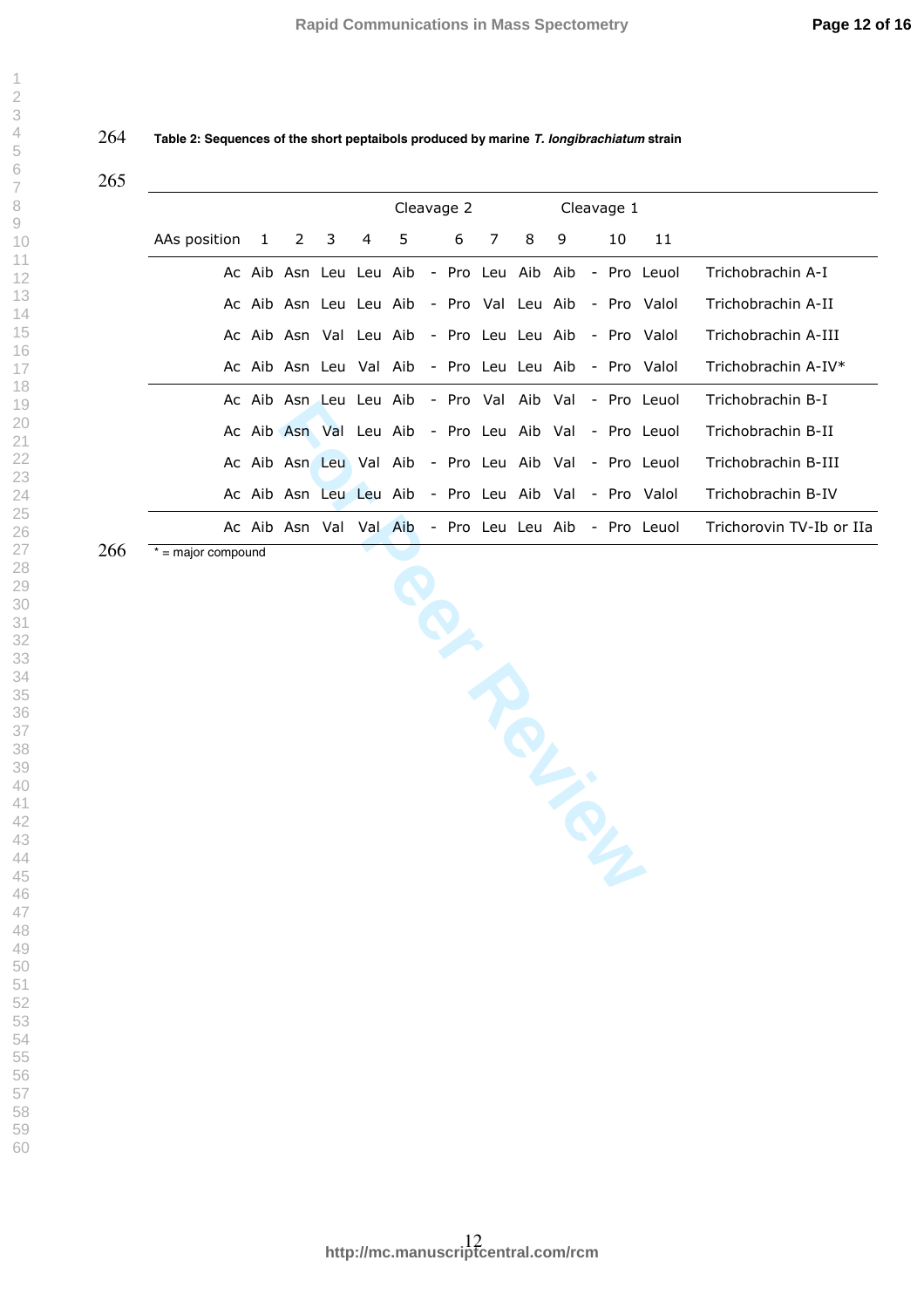$\mathcal{L}$  $\overline{2}$  $\overline{\mathcal{A}}$  $\overline{7}$  $\,8\,$  $\rm{O}$ 



**Figure 1. Sequences of short peptaibols produced by Trichoderma sp. (a) Classical sequences with 2 Pro residues (b) Trichogin A IV sequence (Oc =: octanoyl group)** 

Oc-Alb-Gly -Leu -Leu -Gly -Gly -Leu -Alb -Gly -lle -Leuol<br>
review -Leu -Gly -Cly -Leu -Alb -Gly -lle -Leuol<br>
1<br>
The Peer Review of Short peptaibols produced by Trichoderma sp. (<br>
2<br>
Pro residues (b) Trichogin A IV sequence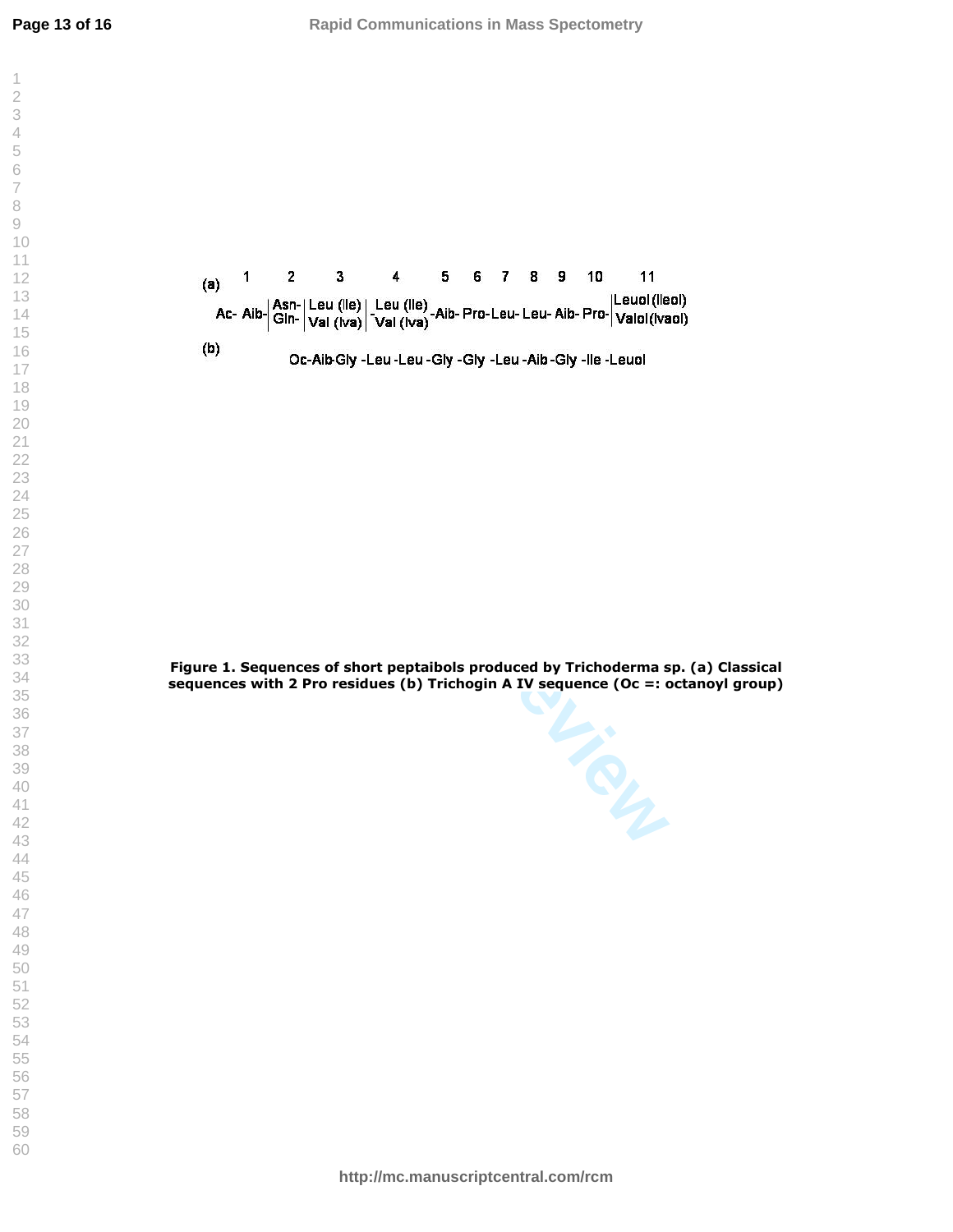



 $\overline{\phantom{a}}$  $\overline{2}$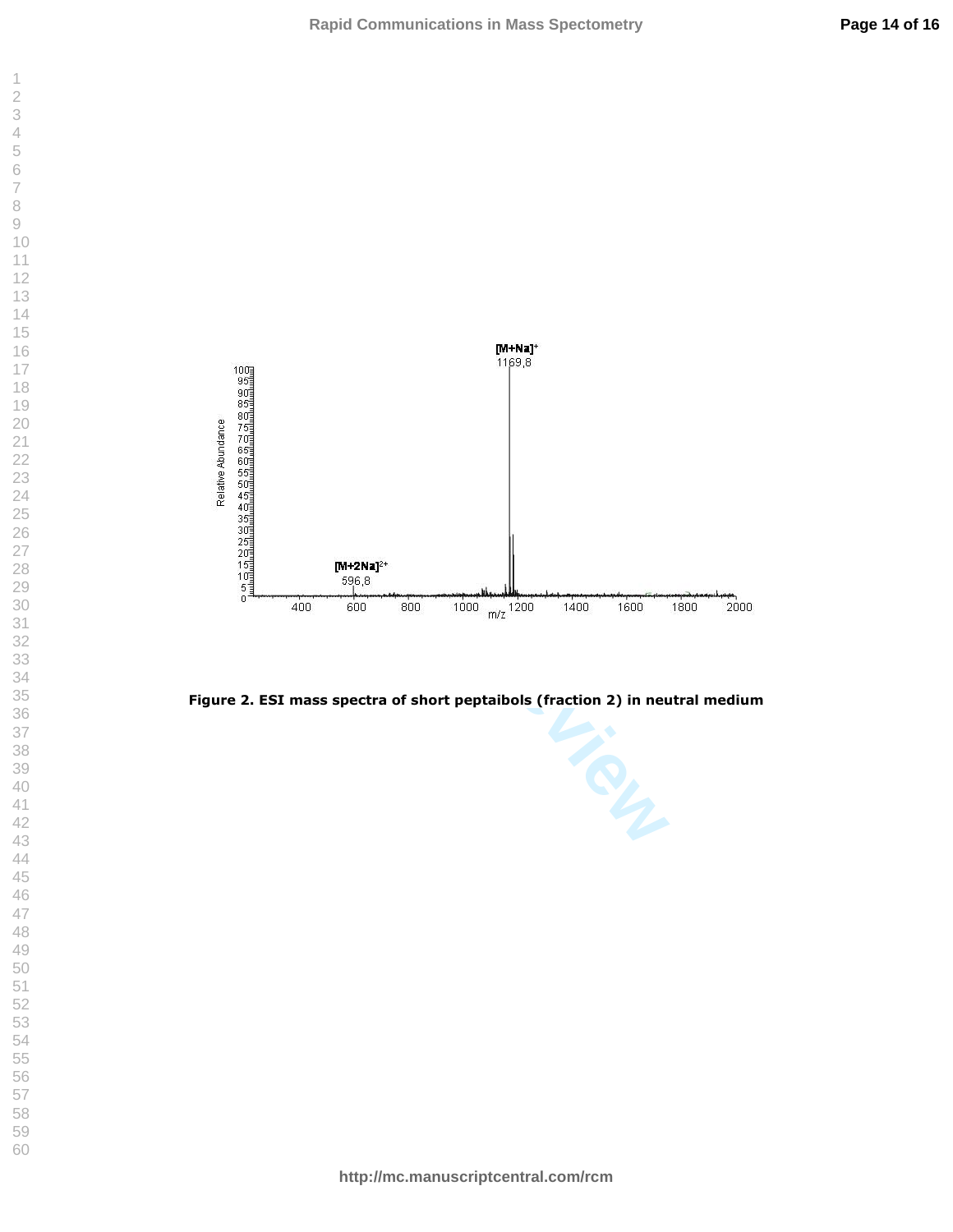

**Figure 3. MSn filiations of m/z 1147 ion in acidic medium. (a): Full MS spectrum (x = U or V, U=Aib, V=Val, P=Pro). (a1): MS2 spectrum of m/z 933. (b1) and (c1) respectively MS2 spectra of m/z 525 and 835. (a2), (b2), (c2), (d2) and (e2) respectively MS2 to MS6 spectra of m/z 947, 862, 539, 341 and 242. (f2) and (g2) respectively MS4 and MS5 spectra of m/z 553 and 355.**